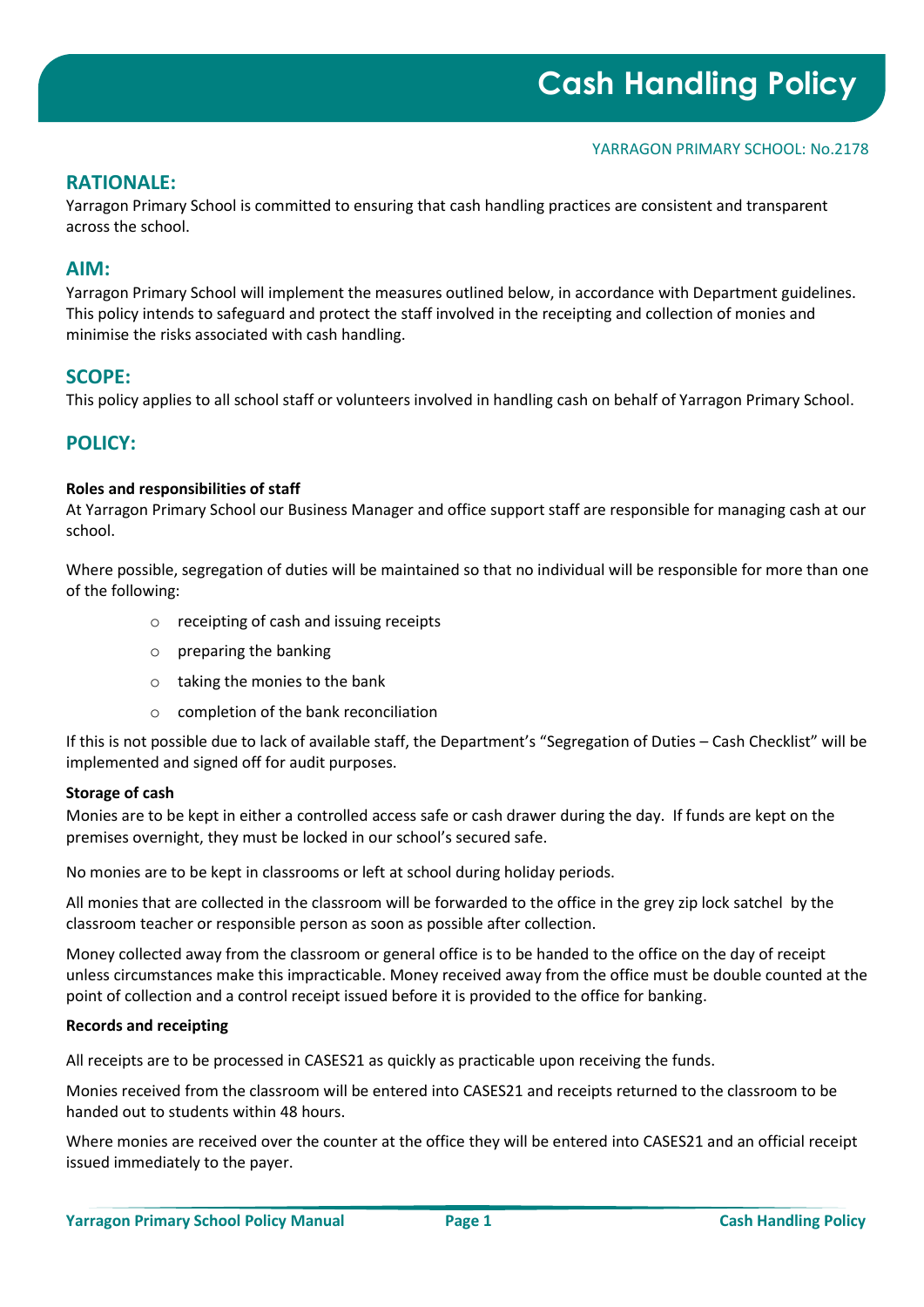#### YARRAGON PRIMARY SCHOOL: No.2178

A CASES21 bank deposit slip will be printed and reconciled with total receipts for the day and with the total of cash/cheques to be banked.

Funds are to be banked daily and at different times of the day.

No receipt is to be altered. Where a mistake is made approval must be sought before reversing the incorrect receipt. Copies of the incorrect receipt should be retained with details of why it was reversed.

Prior to a receipt batch being updated a receipt can be reprinted if necessary. The word REPRINT appears on the receipt. After the batch has been updated, if a copy of the receipt is requested the Family Statement, Family Matching Transactions Report or the Family Transaction History can be printed.

#### **Cheques**

No personal cheques are to be cashed.

All cheques received by mail are to be entered in a remittance book, and all cheques, which have not already been crossed "not negotiable", should be crossed as soon as they are received.

### **Fundraising**

Two parents or staff members will be designated as 'Responsible Persons' for all school fundraising events or other approved events where monies may be collected, for example, the Mother's Day stall. The form which will be completed is the Cash Handling Authorised Form Fundraising Collection.

### **Reporting concerns**

Discrepancies that cannot be accounted for must be reported to the Principal.

All cases of suspected or actual theft of money, fraud, misappropriation or corruption are to be reported to the Executive Director, Audit and Risk Division by email addressed to: [fraud.control@education.vic.gov.au](mailto:fraud.control@education.vic.gov.au)

# **COMMUNICATION:**

This policy will be communicated to our staff in the following ways:

- Included in staff induction processes and staff training
- Included in staff handbook/manual
- Discussed at annual staff briefings/meetings

## **FURTHER INFORMATION AND RESOURCES:**

- **Finance Manual for Victorian Government Schools** 
	- [Section 3 Risk Management](https://www2.education.vic.gov.au/pal/risk-management-finance-manual-section-3/policy)
	- [Section 4 Internal Controls](https://www2.education.vic.gov.au/pal/internal-controls-finance-manual-section-4/policy)
	- [Section 10 Receivables Management and Cash Handling](https://www2.education.vic.gov.au/pal/receivables-management-and-cash-handling-finance-manual-section-10/policy)

# **EVALUATION:**

This policy will be reviewed annually by School Council to confirm/enhance internal control procedures.

Proposed amendments to this policy will be discussed with Administration Staff, Finance subcommittee and School Council.